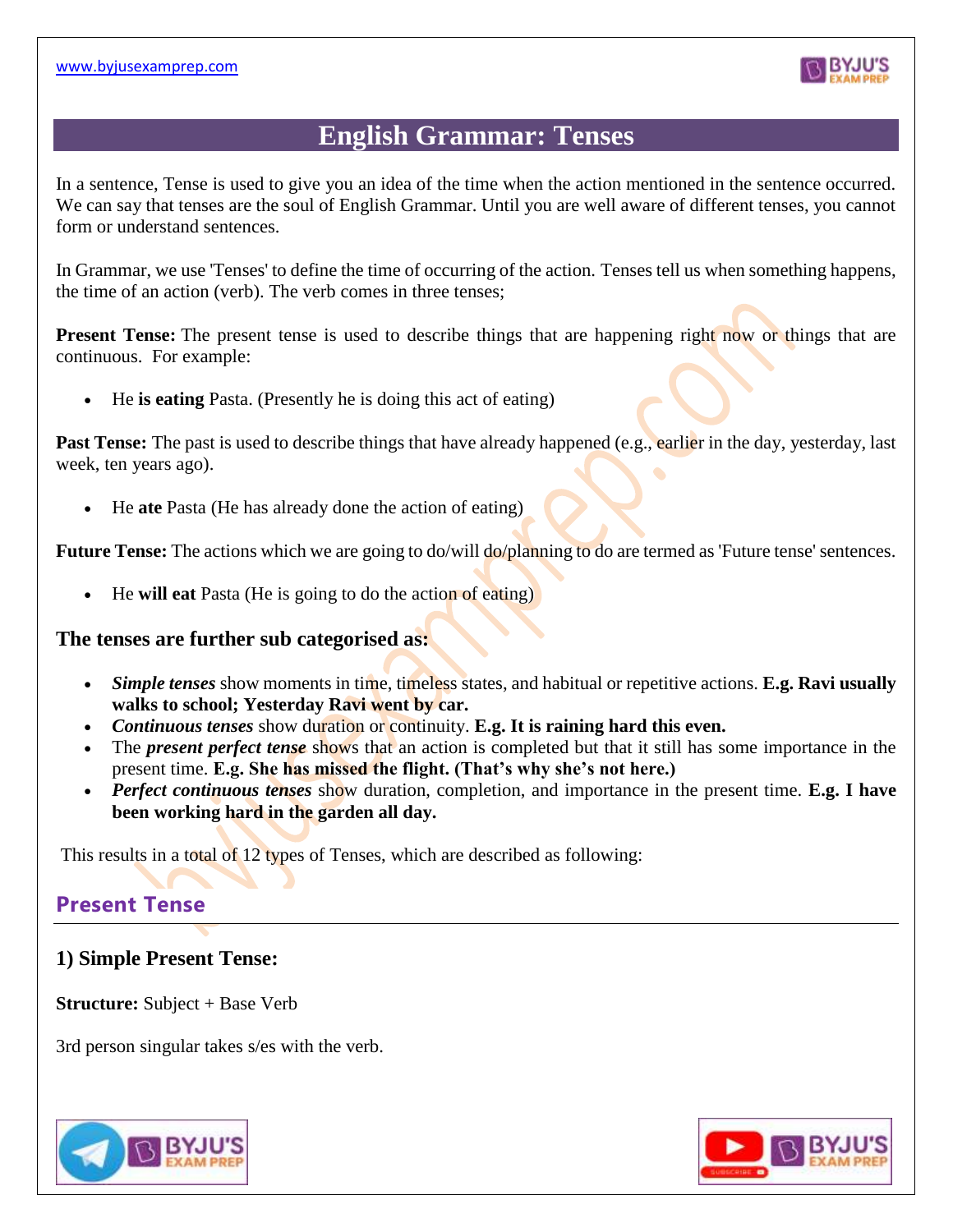

This tense is used when we want to describe an action that is happening at present. But this tense does not indicate when that action is expected to end. The simple present tense is used when:

- an action happens every day/every time/every week/every month/every year
- To indicate universal truth
- To talk about fixed actions
- To give commands and directions
- **Catchwords for Simple Present Tense:** usually, often, sometimes, seldom, always, rarely, never, every day, every week, every time, on Mondays, etc

#### **Simple Present Tense**

#### **Affirmative Sentence Negative Sentence Interrogative Sentence**

**For Singular Subject:** This train This train **does not leave** at eight in **Does** this train **leave** at eight in the **leaves** at eight in the morning. the morning. morning?

**For Plural Subject:** These girls **go** These girls do not **go** to dancing class every day to dancing class every day. go Do these girls go to dancing class every day?

## **2) Present Continuous Tense:**

### **Structure: S+ is/am/are + Present participle+ O**

If an action that is going on at the time of speaking means if an action is in continuation or progression at present then we use Present Continuous Tense. This is also known as present progressive tense

Present continuous tense is used when:

- An action that is happening while we speak
- When an action or plan is fixed
- Any action in continuation not necessarily while we speak
- With "always, forever and constantly"

### **Present Continuous Tense**

| <b>Affirmative Sentence</b>                                                                                              | <b>Negative Sentence</b>                       | <b>Interrogative Sentence</b>        |  |  |
|--------------------------------------------------------------------------------------------------------------------------|------------------------------------------------|--------------------------------------|--|--|
| For Singular Subject: She is doing She is not doing her homework now. Is she doing her homework now?<br>her homework now |                                                |                                      |  |  |
| <b>For Plural Subject:</b> They are doing They<br>their homework now.                                                    | doing Are<br>not<br>are<br>their homework now. | doing<br>they<br>their homework now? |  |  |

**Catchwords for Present continuous tense:** now, right now, this quarter, etc.

#### **Exceptions:**

There are some important exceptions in verbs when it comes to using them as continuous tenses. These verbs are called stative verbs and fall into a few categories:



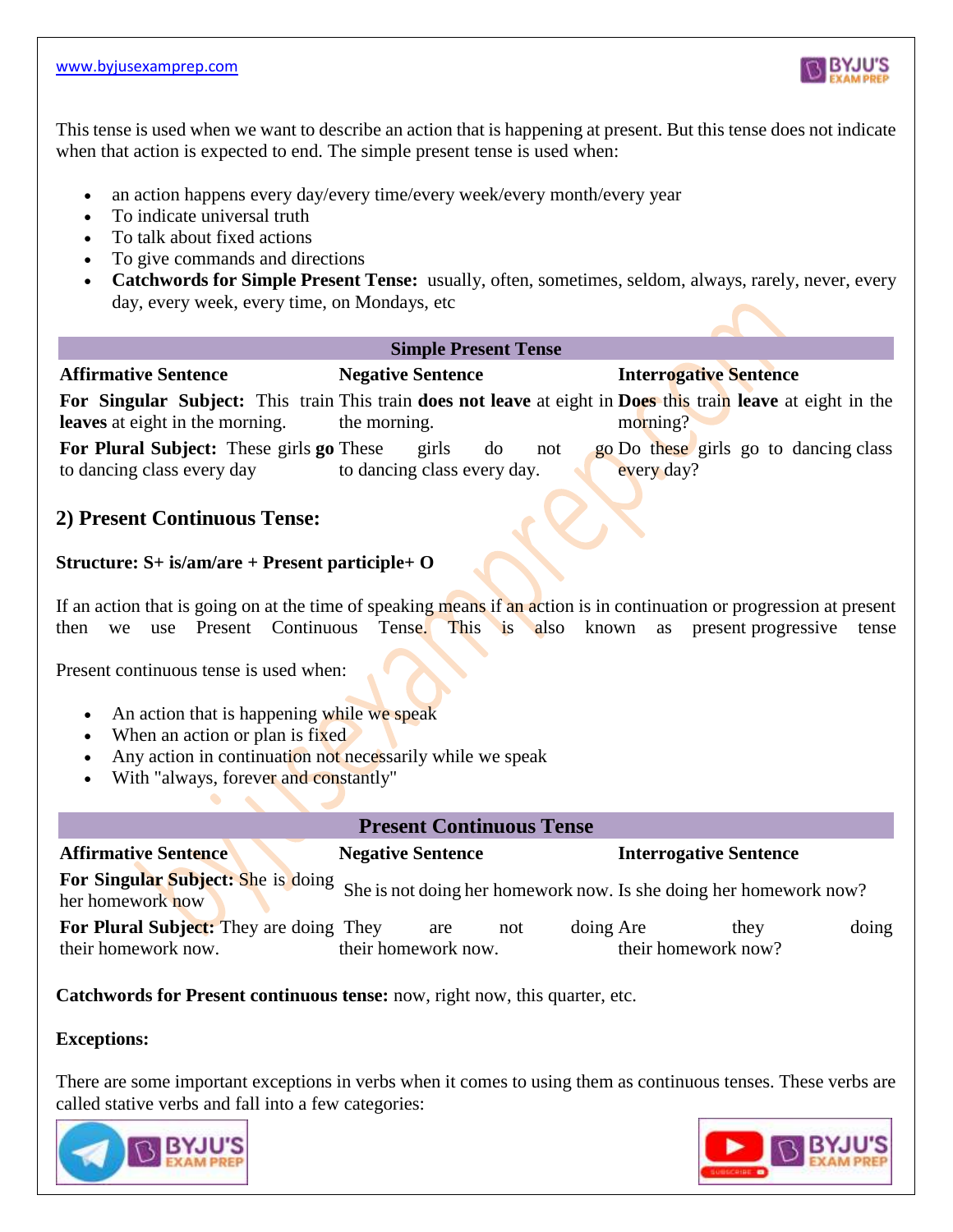

**Verbs of perception:**e.g., see, hear, smell, recognize, taste etc.

**Verbs of emotion:** e.g., love, hate, hope, refuse, prefer etc.

**Verbs of Mental state:** e.g., think, suppose, believe, agree, consider, trust etc.

# **3)Present Perfect Tense:**

### **Structure: S + have/has + past participle +O**

- To indicate completed activities in the past.
- To express past action without a definite time reference.
- To express past action when we think more of their effects in the present than of the action itself.
- To denote an action beginning at some point in the past and continuing up to the present moment (often with since and for phrases)

#### **Present Perfect Tense**

**Affirmative Sentence Negative Sentence Interrogative Sentence For** Singular Subject: He has He has not completed his graduation Has he completed his graduation in completed his graduation in 2014. in 2014. 2014?

For Plural Subject: They have They have not completed their completed their graduation in 2014. graduation in 2014. they completed their graduation in 2014?

**Catchwords for Present Perfect Tense:** just, ever, never**,** already, yet,

# **4)Present Perfect Continuous Tense:**

## **Structure: S + have/has + been +past participle +O**

Present Perfect Continuous Tense is used for a situation that has occurred in the past and is still continuing

#### **Present Perfect Continuous Tense**

## **Affirmative Sentence Negative Sentence Interrogative Sentence**

**For Singular Subject:** Riya has been going to dance class since March. Riya has not been going to dance Has Riya not been going to dance class since March. class since March?

**For Plural Subject:** I have been reading this awesome novel for two months. I have not been reading this awesome Have you been reading this awesome novel for two months. novel for two months?

**Catchwords for Present Perfect Continuous tense:** for, since, lately

# **Past Tense**



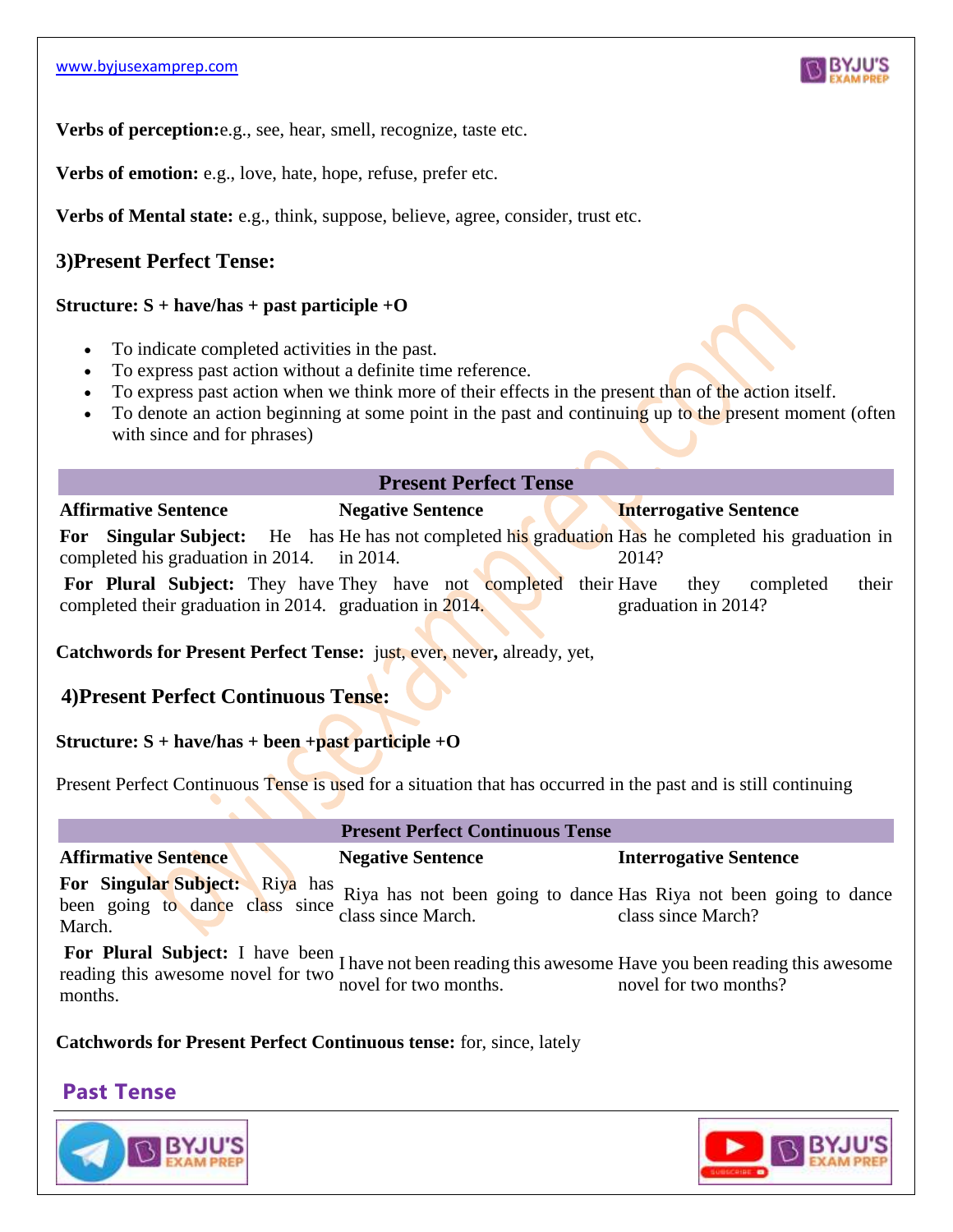

# **5) Simple Past Tense :**

## **Structure: S+ V2 +O**

- To describe an action of the past, we use Simple past tense. In this tense, the regular verb ends with an ' ed'. Also, some verbs end differently, for example for 'eat', we use 'Ate' in the simple past tense (irregular verbs)
- Also used for indicating past habits

| <b>Simple Past Tense</b>                                                                                                  |                          |  |  |  |                               |  |  |
|---------------------------------------------------------------------------------------------------------------------------|--------------------------|--|--|--|-------------------------------|--|--|
| <b>Affirmative Sentence</b>                                                                                               | <b>Negative Sentence</b> |  |  |  | <b>Interrogative Sentence</b> |  |  |
| <b>For Singular Subject:</b> Raman went Raman did not go for the Did Raman go for the movie                               |                          |  |  |  |                               |  |  |
| for the movie yesterday.                                                                                                  | movie yesterday.         |  |  |  | yesterday?                    |  |  |
| For Plural Subject: They went to They did not go to the movie Did they go to the movie yesterday?<br>the movie yesterday. | yesterday.               |  |  |  |                               |  |  |

**Catchwords for Simple Past Tense:** yesterday, last week, last month, this morning (when meaning is past), etc, but sometimes this tense is also used without an adverb of time also. (E.g., I learnt Urdu in Kashmir.)

# **6) Past Continuous Tense :**

#### **Structure: S + was/were +V4 +O**

Past continuous tense is used in those sentences in which the actions have already happened in the past and have been completed before the time of mention. These sentences are formed with the help of an auxiliary verb and giving the main verb an 'ing' ending.

| <b>Past Continuous Tense</b>                                            |                                                                                                                 |                               |  |  |  |
|-------------------------------------------------------------------------|-----------------------------------------------------------------------------------------------------------------|-------------------------------|--|--|--|
| <b>Affirmative Sentence</b>                                             | <b>Negative Sentence</b>                                                                                        | <b>Interrogative Sentence</b> |  |  |  |
| watching TV when he called her called her.                              | <b>For Singular Subject:</b> She was She was not watching TV when he Was she watching TV when you               | called her?                   |  |  |  |
| watching the match together.<br>$A + 1$ $A + B$ $B - 1$ $C - 1$ $D - 1$ | <b>For Plural Subject:</b> They were They were not watching the match Were they watching the match<br>together. | together?                     |  |  |  |

# **Catchwords for Past Continuous Tense:** while

# **7) Past Perfect Tense :**

## **Structure: S + had +past participle +O**

This tense refers to a noncontinuous action that was already completed in the past. Such sentences are formed by using the Simple Past form of the auxiliary verb 'to have', followed by the past participle form of the verb.



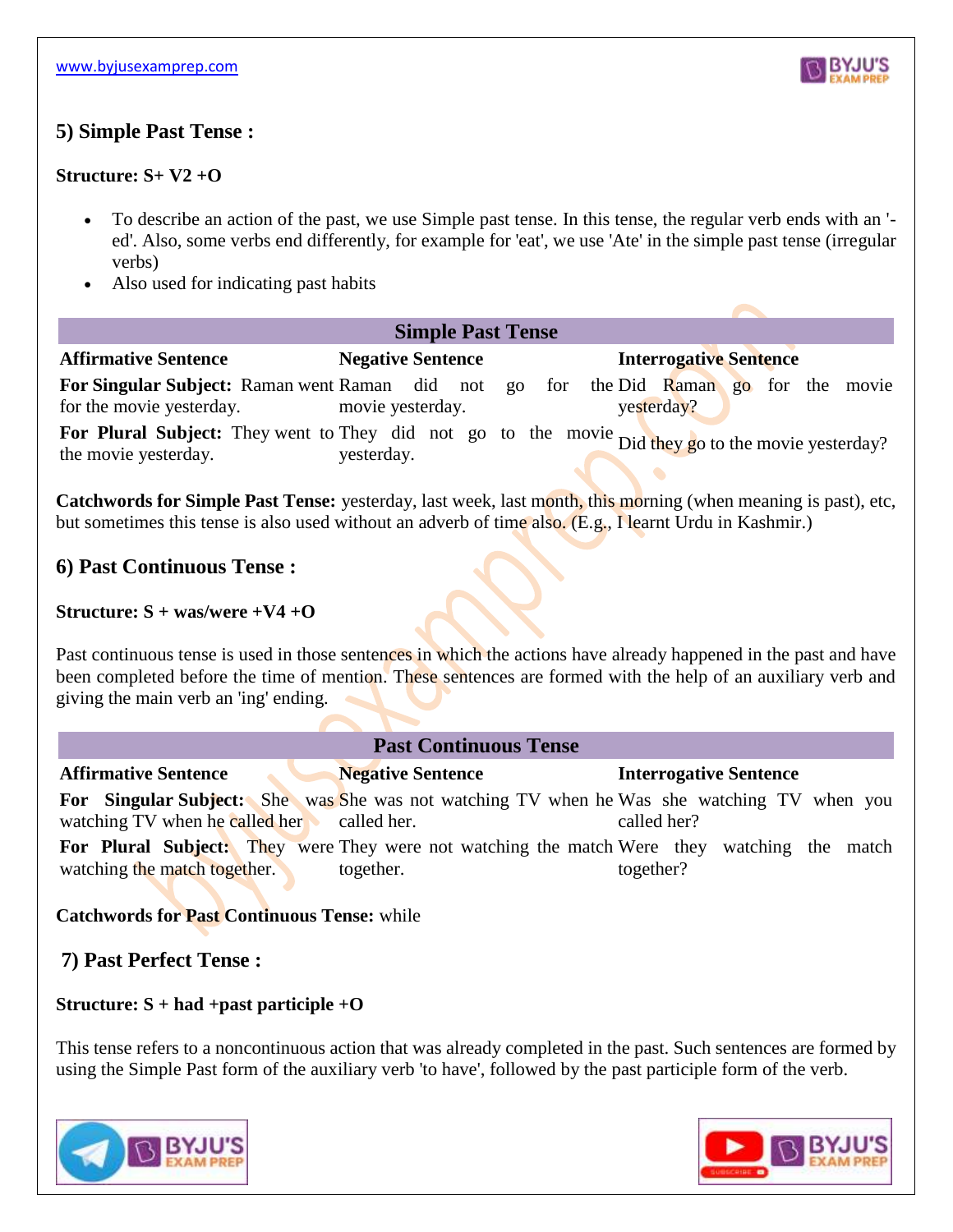# **Past Perfect Tense**

#### **Affirmative Sentence Negative Sentence Interrogative Sentence**

For Singular Subject: He had read He had not read this book. Had he read the book?<br>this book.

For Plural Subject: They had done <sub>They had not done their work. Had they not done their work?<br>their work.</sub>

**Catchwords for Past Perfect Tense:** already, before. by the time

# **8) Past Perfect Continuous Tense :**

#### **Structure: S +had been + present participle + O**

A continuous action that was completed sometime in the past falls under Past Perfect Continuous tense. Such sentences are framed by using the modal, 'had' + 'been' + the present participle of the verb (-ing).

| <b>Past Perfect Continuous Tense</b> |                          |  |                                                                                                           |  |
|--------------------------------------|--------------------------|--|-----------------------------------------------------------------------------------------------------------|--|
| <b>Affirmative Sentence</b>          | <b>Negative Sentence</b> |  | <b>Interrogative Sentence</b>                                                                             |  |
|                                      |                          |  | <b>For Singular Subject:</b> He had been He had been playing chess all Had he not been playing chess all  |  |
| playing chess all morning.           | morning.                 |  | morning.                                                                                                  |  |
|                                      |                          |  | For Plural Subject: They had been They had not been surfing the net all Had they been surfing the net all |  |
| surfing the net all night.           | night.                   |  | night?                                                                                                    |  |

**Catchwords for Past Perfect Continous Tense:** for, since

# **Future Tense**

## **9) Simple Future Tense :**

**Structure: S + will/shall + Base verb +O**

This tense is used for those sentences which refer to the actions which will occur later, in future. This requires a future tense auxiliary verb even though the verb would be unmarked.

#### **Simple Future Tense**

**Affirmative Sentence Negative Sentence Interrogative Sentence**

**For** Singular Subject: She will she will not cook tomorrow. Will she cook tomorrow?<br>cook tomorrow.

**For Plural Subject:** All the girls will take part in cooking classes tomorrow. All the girls will not take part in Will All the girls take part in cooking cooking classes tomorrow. classes tomorrow?







| I they not done their wo |  |  |
|--------------------------|--|--|
|                          |  |  |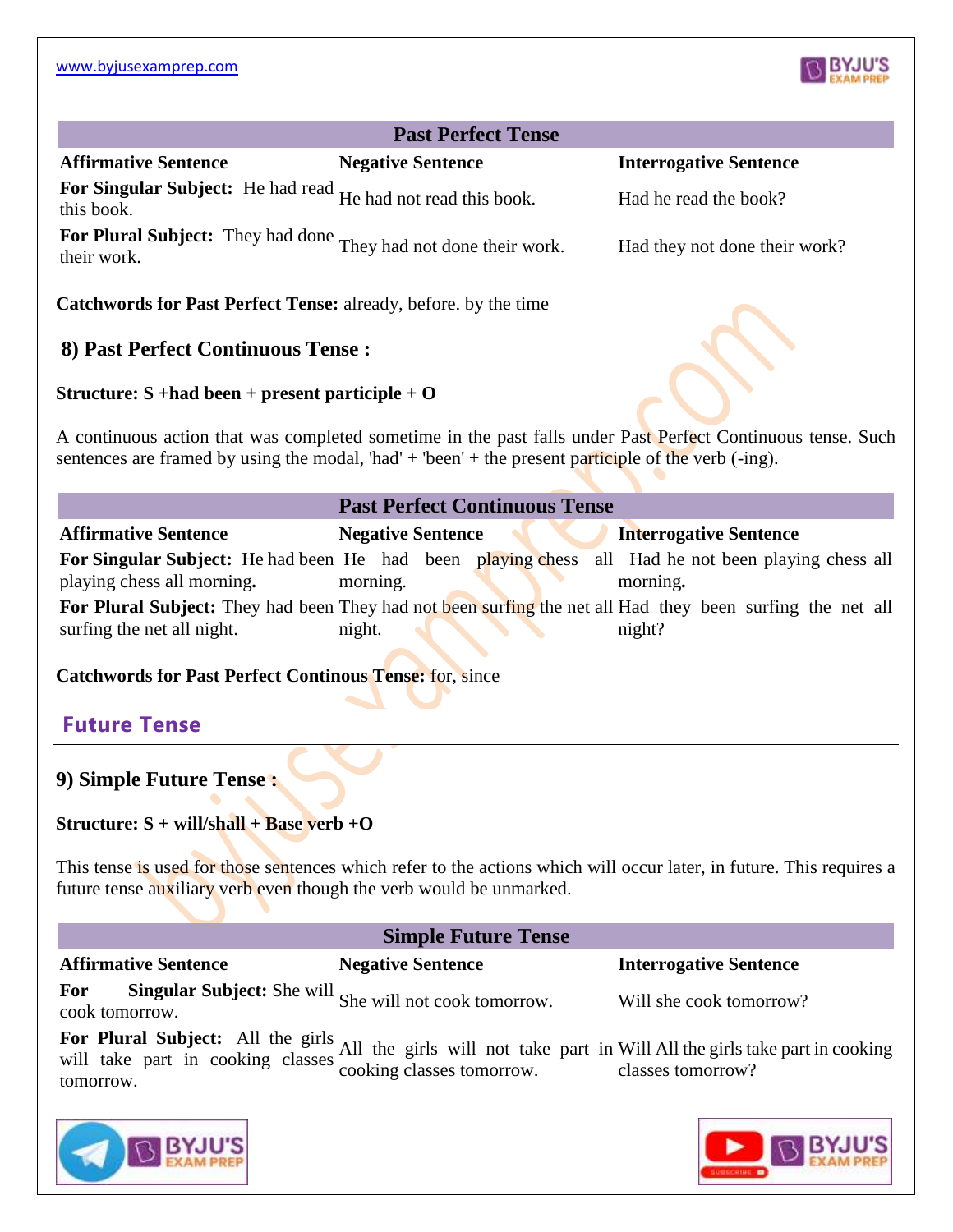

# **10)Future Continous Tense:**

### **S + will/shall + Present participle +O**

This tense defines those acts which will be continued at a future point in time. In order to form a future continuous tense sentence, a future auxiliary verb is required followed by the main verb that ends with -'ing.'

#### **Future Continous Tense**

#### **Affirmative Sentence Negative Sentence Interrogative Sentence**

**For Singular Subject:** He will be He will not be going to Shimla next Will he be going to Shimla next going to Shimla next week. week. week?

**For Plural Subject:** They will be celebrating her birthday on coming birthday on coming Monday. Monday. They will not be celebrating her Will they be celebrating her birthday on coming Monday?

## **11) Future Perfect Tense:**

### **Structure: S + will/shall +have + past participle +O**

This tense is used to express an action that is predicted to be finished within a certain span of time in the future. Such sentences are formed by 'will' + 'have' + 'past participle of the verb'.

# **Future Perfect Tense**

#### **Affirmative Sentence Negative Sentence Interrogative Sentence**

For Singular Subject: She will she will not have gone by the time Will she have gone by the time you have gone by the time you reach her site with not have g home. reach her home?

For Plural Subject: She will have They will not have gone by the time Will they have gone by the time you gone by the time you reach her home**.** you reach her home. reach her home?

**Catchwords for Future Perfect Tense:** when, by the time

# **12) Future Perfect Continuous Tense:**

## **Structure: S + will/shall +have been +Present participle +O**

This tense form indicates an action that is continuous and, at some point in the future, it will be completed. It is formed using the modal 'will/shall' + 'have' + 'been' + 'the past participle of the verb (-ing)'.

## **Future Perfect Continuous Tense**

**Affirmative Sentence Negative Sentence Interrogative Sentence**



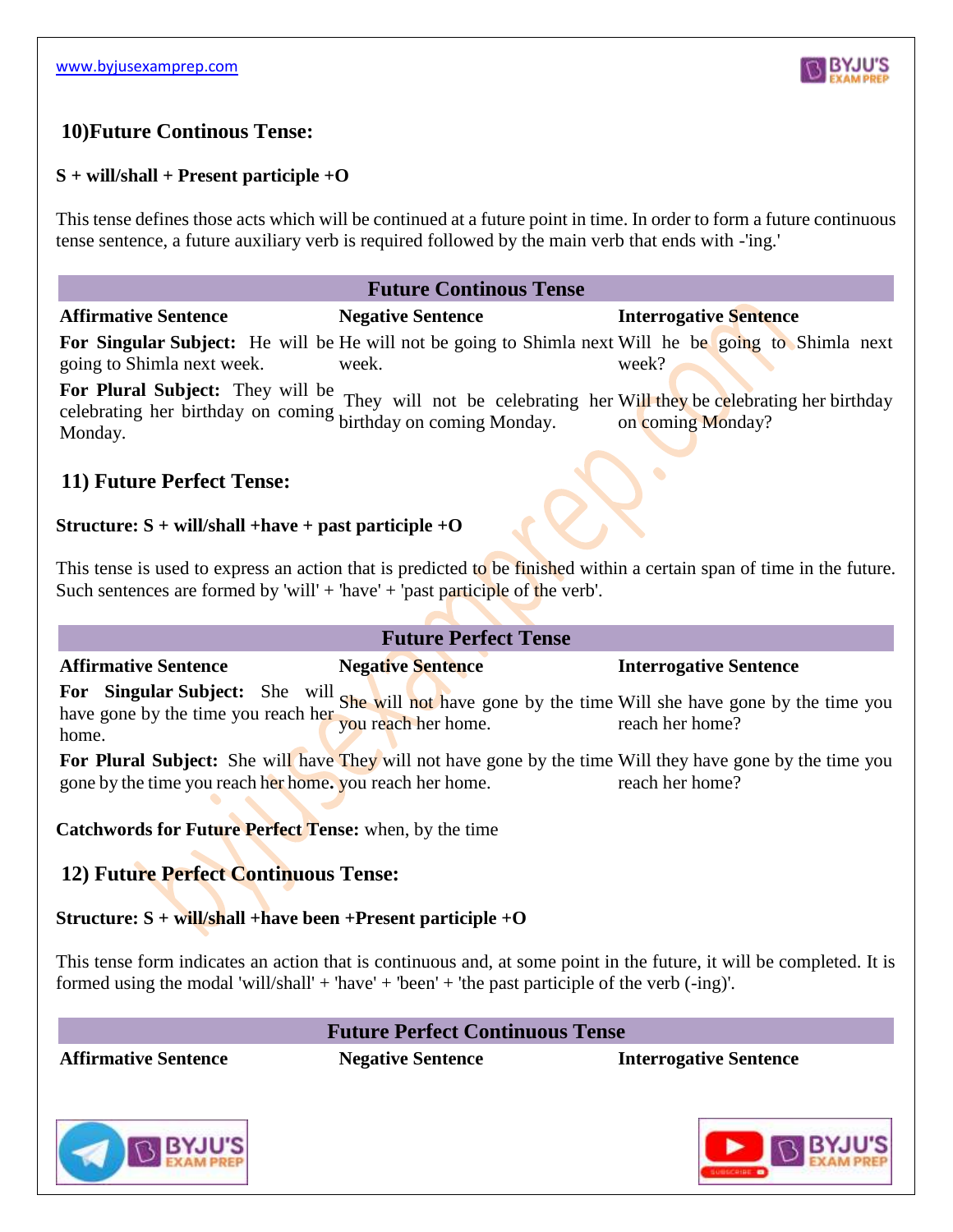

**For Singular Subject:** Riya will Riya will not have been have been studying English for two studying English for two hours by studying English for two hours by hours by the time you arrive here. the time you arrive here. been Riya will have been the time you arrive here.

For Plural Subject: Students will Students will not have been playing Will students have been playing have been playing cricket since cricket since morning at this time cricket since morning at this time morning at this time tomorrow. tomorrow. tomorrow?

**Catchwords for Future Perfect Continuous Tense:** for, by the time

# **Important Rules of Tenses:**

Below mentioned are some important rules and the most common errors of Tenses in English Grammar:

1) Do not get confused between the use of Present continuous tense and Present perfect continuous Tense. To indicate an action that started in the past has gone on till the present and is still continuing, we use the present perfect continuous tense. Using 'Present continuous tense in such sentences is incorrect. For example:

- Incorrect: It is raining for two days.
- Correct: It **has been raining** for two days.
- Incorrect: The baby is sleeping for three hours now.
- Correct: The baby **has been sleeping** for three hours now.

2) Do not get confused between present perfect tense/the past perfect tense and simple past tense. In a sentence, with adverbs of past time like, 'last week', 'last Monday', 'yesterday', 'last night' etc, always use simple past tense. Using Present perfect tense is incorrect in these sentences. The present perfect tense is to denote an action that continued in present too. The past perfect tense is only used to talk about the earlier two past actions. For example:

- Incorrect: I have seen him yesterday.
- Incorrect: I had seen him yesterday.
- Correct: I **saw** him yesterday.
- Incorrect: He has returned from Paris last week.
- Incorrect: He had returned from Paris last week.
- Correct: He **returned** from Paris last week.

3) When in a sentence, the verb in the main clause is in the future tense, then the verb in the subordinate clause must be in the present tense and not in the future tense.

- Incorrect: I will call you when the dinner will be ready.
- Correct: I will call you when the dinner **is** ready.
- Incorrect: He will help if you will ask him.
- Correct: He will help if you **ask** him.